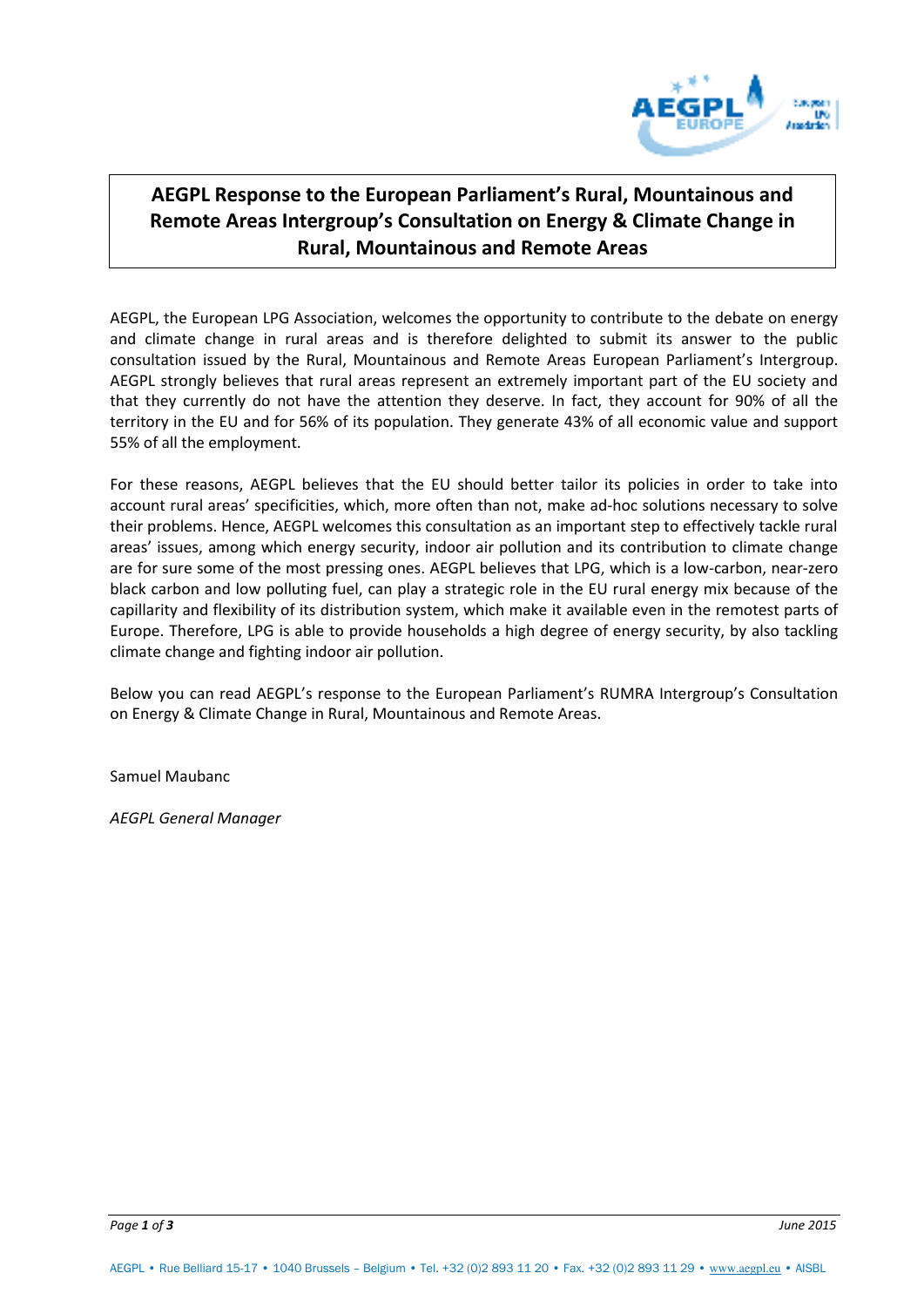

### **What are the main energy challenges in rural areas? \***

Rural areas households have a limited fuel choice, since most are not served by the natural gas grid. In addition, although almost all EU rural areas are covered by the electricity network, statistics by the Council of European Energy Regulators suggests that blackouts in rural areas are 2 to 4 times more frequent than in urban areas and last, on average, 75% to 300% longer. Therefore, security of energy supply is also an issue in rural areas. For that reason, moving to an "all-electric" scenario as advocated by some stakeholders, to cover all household needs including space heating, water heating, and cooking, can possibly prove problematic in rural areas. Heating appliances running on an autonomous source of energy, i.e. without a need to be connected to a grid, represent a clear added value in the rural areas.

AEGPL, the sole representative of the LPG industry at European level, believes that the promotion of cleaner fuels, like LPG, which already has a capillary distribution throughout all EU rural areas, can costefficiently help European households to achieve a high degree of security of supply, while helping to tackle the issues of air pollution and climate change. It should be noted for example that the use of LPG with a gas heat pump, a hybrid boiler (combination of a gas boiler with a heat pump), or a thermo-solar installation (combination of solar panels with a gas boiler) bring together the environmental benefits of renewables without the risk of a shortage of power due to grid disruption or intermittency of solar or wind power.

### **Is fuel poverty an issue in rural areas? \***

Studies have shown that average living standard, as expressed as GDP per head, is generally lower in rural than in urban areas. Rural poverty in Europe seems to become an increasingly serious issue and fuel poverty is its direct consequence. For this reason, it can be argued that rural households may suffer more often than their urban counterparts from insufficient heating and, evidently, they may also have more difficulties in making investments to switch to cleaner fuels or improve the energy performance of their buildings

AEGPL believes that, for the EU to reach its climate targets, it is fundamental that more tailor-made financial support for increased energy efficiency or for switching to cleaner fuels is given to rural households. It considers that stimulus to switch to cleaner fuels given by the EAFRD to economic actors is not effective enough. While the Cohesion Policy has been effective in helping urban communities to make their heating systems more environmentally sustainable, a tailor-made approach is necessary in order to achieve the same success in rural areas.

# **Do you think current policy covers rural energy in a sufficient way? Why? \***

The Energy 2020 strategy included measures to achieve energy savings. In addition, EU Regional Policy provides financial support to increase the security of energy supply and to promote innovation in rural areas. However, EU policy does currently not cover the issue of indoor air pollution, which is extremely significant in rural areas.

# **Do you think that current policy addresses the impact of CO2 and other air pollution on rural areas in a sufficient way? Why? \***

The EU adopts the same approach for policies on urban and rural air pollution, while the issues affecting the areas are very much different. In particular, EU policies ignore the problem of indoor air pollution, which, according to the WHO, caused 117 000 premature deaths in the European Region in 2012. These deaths are caused by inefficient burning of solid fuels, which are predominantly used in rural areas,